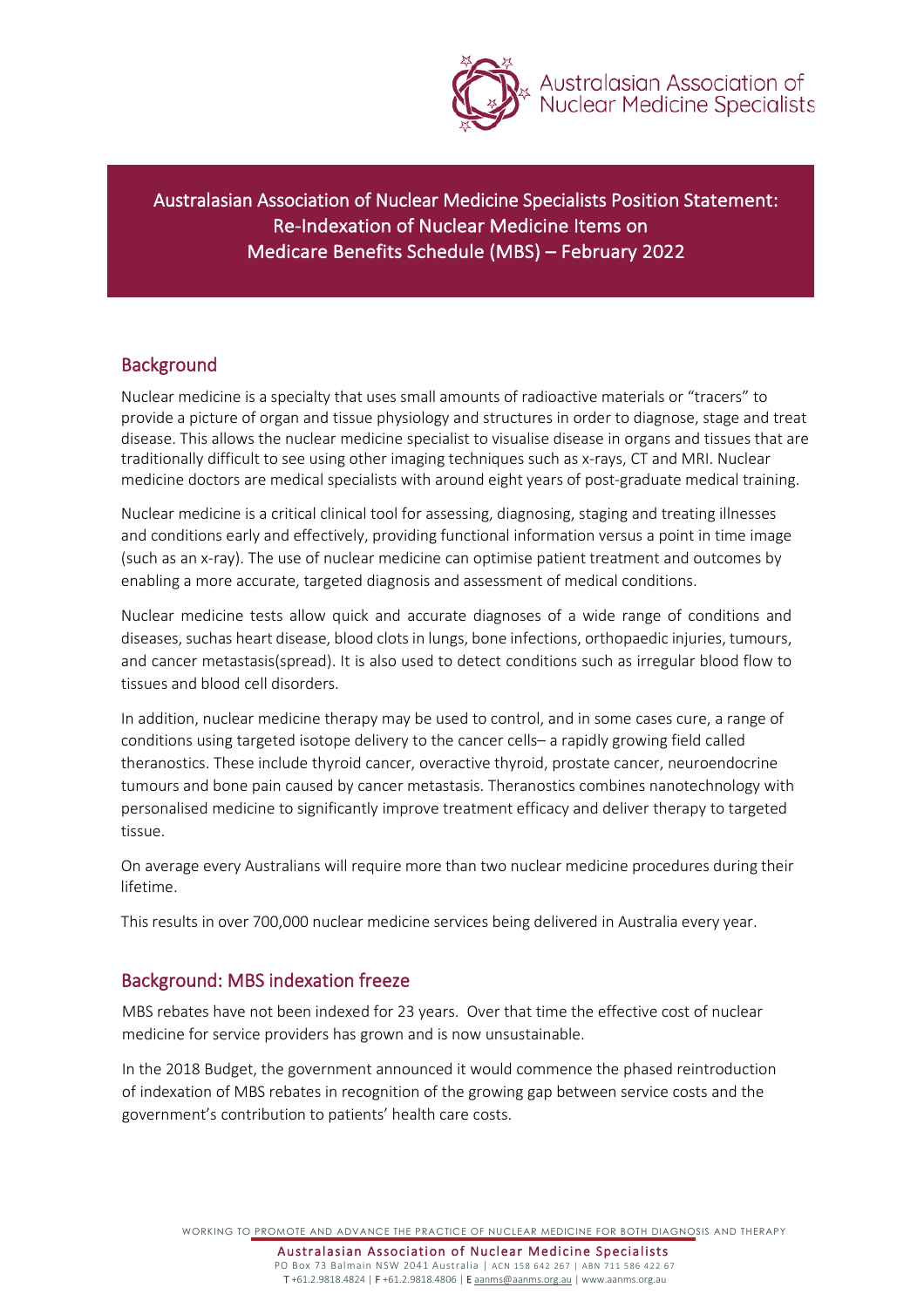Indexation for targeted diagnostic imaging services was restored from July 2020. Nuclear medicine and MRI were initially excluded; however, re-indexation for MRI has now been scheduled for July 2022, leaving nuclear medicine as the only component of diagnostic imaging not scheduled to be re-indexed.

### The extent of the cost gap

Reimbursement rates for nuclear medicine have not been indexed for 23 years, while inflation has risen over 58 per cent since rebates were frozen in 1998.<sup>1</sup>

Over this timeframe, the cost of delivering nuclear medicine services has grown significantly, partly due to the cost of radioactive isotopes which have seen a dramatic cost increase and supply chain issues globally.The cost of radiopharmaceuticals is not funded separately, but rather is expected to be covered under theMBS fee-for-service pricing structure.

In a 2012 MBS Review of Funding for Diagnostic Services, it was noted that 'schedule fees for nuclear medicine do not necessarily recognise the large variation in the cost of radiopharmaceuticals needed to perform them', acknowledging that, in some instances, radiopharmaceutical costs can be higher than the schedule fee.<sup>2</sup>

The MBS Review Taskforce then acknowledged in its 2018 final report that the availability and utilisation of nuclear medicine treatments in Australia are *"significantly affected by these pricing issues, with rebates failing to cover the cost of the radiopharmaceuticals"* (pg. 37).<sup>2</sup> The Taskforce recommended that the fees for nuclear medicine items be increased so that they adequately cover the cost of radiopharmaceuticals and their administration – however, four years on, this recommendation has still not been adopted.

The table below, produced by the MBS Review Taskforce in 2018, highlights the extent of the cost gap between some radiopharmaceutical prices and MBS fees:

| Radiopharmaceutical              | Item No. | <b>MBS</b> Fee<br>$(AUD)^1$ | <b>Quoted Price</b><br>$(AUD)^2$ | Gap<br>(AUD) |
|----------------------------------|----------|-----------------------------|----------------------------------|--------------|
| Y-90 citrate                     | 16003    | 650.50                      | 2,169.00                         | 1518.50      |
| (for intracavity administration) |          |                             |                                  |              |
| I-131 (thyroid cancer)           | 16006    | 499.85                      | 652.86                           | 153.01       |
| $P-32$                           | 16012    | 295.15                      | 2,250.00                         | 1954.85      |
| Sm-153 lexidronam                | 16018    | 2.442.45                    | 4,130.06                         | 1687.61      |

1. Fee includes radiopharmaceutical and administration

2. Excluding delivery fee. Correct at 26/09/2017, for delivery to a large Australian metropolitan hospital.

<sup>&</sup>lt;sup>1</sup> MBS Review Taskforce: Final Report on the MBS Items for Nuclear Medicine, 2018.

<sup>2</sup>Australian Institute of Health and Welfare, *Cancer in Australia 2021.* Available online:

<https://www.aihw.gov.au/reports/cancer/cancer-in-australia-2021/summary> (accessed 24 January 2022)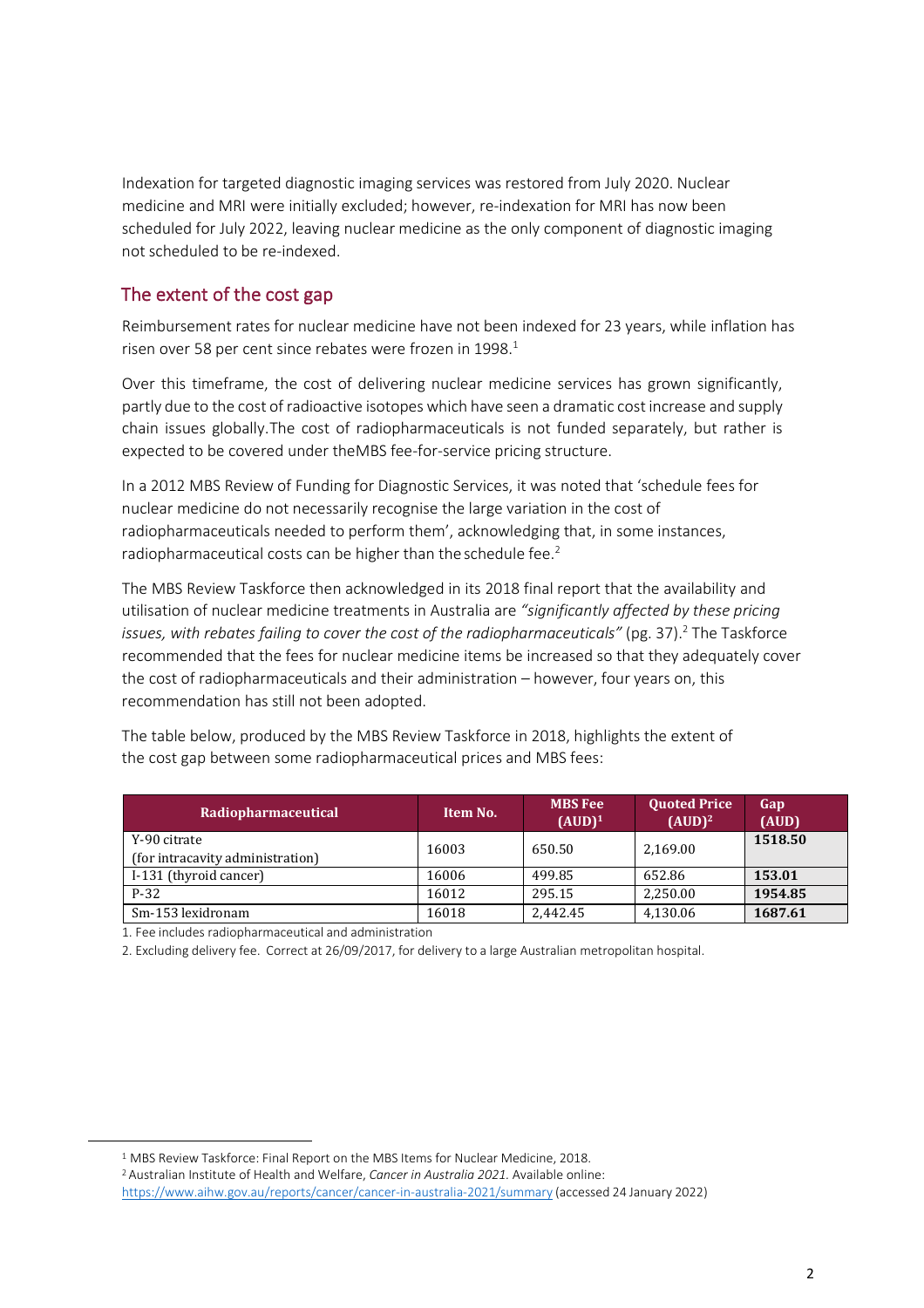# Implications of the multi-decade freeze

The growing gap between MBS rebates and service delivery costs can only be offset by providers in a limited number of ways, such as through:

- Out-of-pocket costs for consumers;
- Costs being absorbed by the service provider; and
- Creating efficiencies in service delivery or limiting the availability of some services to reduce costs.

None of these strategies is sustainable over the long term and without re-indexation they will lead to increased costs for patients and reduced access to critical services.

The lack of adequate funding is also impacting on the nuclear medicine workforce, in particular the attractiveness of the specialty for trainees. Since 2017 there has been an annual decline in the number of nuclear medicine trainees. In 2021 there were only 25 trainees across 44 accredited training positions.

Anecdotal evidence from AANMS members suggests that this is due to a combination of inadequate funding and a lack of interest in nuclear medicine training due to the perception that other specialties are better funded, remunerated and supported by the government.

# The need to restore indexation

Nuclear medicine has improved patient care across a wide range of conditions in many ways. By enabling non-invasive imaging of metabolic functions within the body, it allows specialists to costeffectively obtain medical information that would otherwise be unavailable or would require more invasive procedures such as biopsy or surgery.

The recent MBS Review highlights a number of important benefits of nuclear medicine in Australia, and its role in enhancing clinical effectiveness and outcomes: Some examples include: *3*

- FDG-PET imaging has demonstrated a significant impact on the management of nearly all solid tumours. The MBS Review Taskforce for Nuclear Medicine noted that *"cancer care would likely be altered in large numbers of Australian patients if there was greater access to PET services before and after their treatment" (pg. 34).*
- <sup>68</sup>Ga DOTATATE PET was considered by the Committee to be the *"best test for neuroendocrinetumours"*
- <sup>68</sup>Ga-PSMA PET has been demonstrated to have "improved diagnostic accuracy compared *to conventional imaging for the staging and re-staging of men with prostate cancer, principally throughthe detection of otherwise unsuspected sites of disease"*
- **Selective internal radiation therapy (SIRT) has clinical evidence for effectiveness for** metastatic colorectal cancer, neuroendocrine tumours, other liver-dominant metastatic tumours (e.g. breast cancer), cholangiocarcinoma and hepatocellular carcinoma.
- Nuclear medicine lung items are indicated for pre-operative assessment for lung volume reduction surgery, assessment of activity of inflammatory lung disease and suspected pulmonary embolism.
- Nuclear medicine liver and spleen studies assist in the diagnosis of functional gall bladder syndromes and can help characterise liver and splenic lesions.

<sup>3</sup> MBS Review Taskforce: Final Report on the MBS Items for Nuclear Medicine, 2018.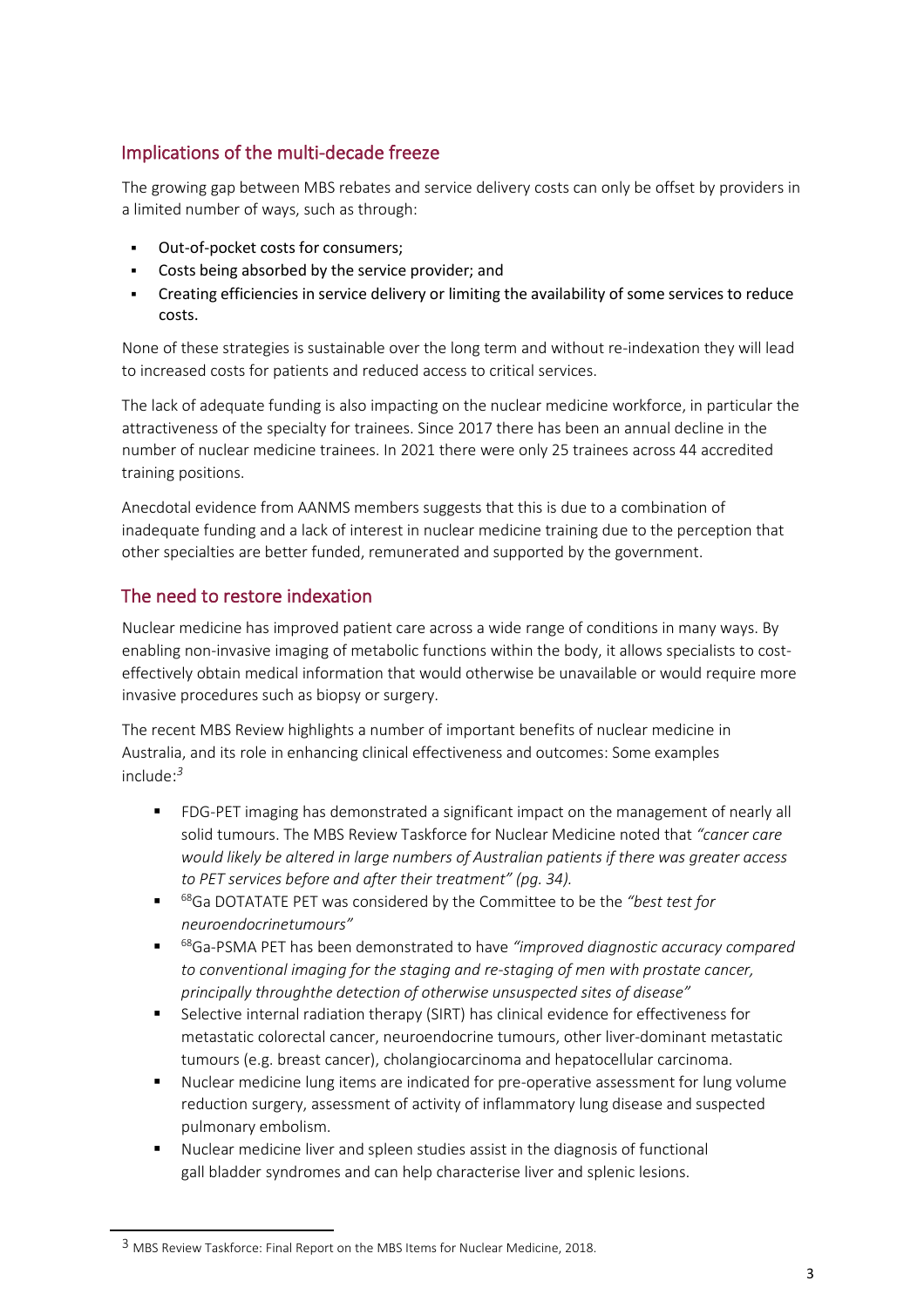Nuclear medicine's imaging technique is effective in the diagnosis and assessment of neurological disorders including Parkinson's disease and dementias including Alzheimer's disease.

The committee's sentiment about nuclear medicine and its role in cancer is important. In 2021 it is estimated that 151,000 Australians will be diagnosed with cancer.<sup>4</sup> Cancer incidence continues to grow in Australia, as does cancer survival due to advances in screening, early detection and better outcomes from treatment. In addition, an increase in late stage cancer presentations is predicted as a result of delayed screening due to the COPVID -19 pandemic. In 2020 direct heath system costs related to cancer were estimated at \$4.5 billion per annum.<sup>5</sup>

With early diagnosis using nuclear medicine, these costs can be reduced greatly. For example, early detection of bowel cancer can result in the removal of the cancer for a cost of less than \$2,000. However, if caught at a later stage, the cost rises to \$66,000 on average. As roughly 78% of these cases are diagnosed in late stages, the savings that could be gained from the increased use of nuclear medicine for early diagnoses is significant.<sup>6</sup> A 2008 Commonwealth funded PET Management Impact study also demonstrated the significant impact of nuclear medicine on management and outcomes for patients with recurrent colorectal cancer.

When these benefits are expanded to cancer diagnoses writ large, the economic benefits of reindexation, and thus increased usage, of nuclear medicine related items for diagnosis become evident.

### The cost of status-quo maintenance

There are ultimately two outcomes that could occur if this status-quo is maintained

#### *1. Reduced availability of nuclear medicine services*

As costs continue to increase, this lack of indexation will result in nuclear medicine practitioners reducing their scope of services, as the revenue derived from providing some services is not sufficient to cover the total costs of service provision.

According to a survey conducted by Synergies of 64 AANMS members, 59 per cent of respondents indicated they had responded to rising costs by ceasing to provide some nuclear medicine procedures. A further 22 per cent indicated they closed sites altogether. These respondents have instead utilised inferior services that provide better renumeration through the MBS.

For a number of conditions nuclear medicine procedures are clearly the most effective means of diagnosing and/or treating these conditions. While in some cases there are alternative procedures that can be used as substitutes for nuclear medicine procedures, these are less precise and less effective and hence lead to inferior patient health outcomes and often additional costs being imposed on the healthcare system. As discussed above, the economic losses suffered by failing to detect a cancer in early stages are significant.

<sup>4</sup> Australian Institute of Health and Welfare, Cancer in Australia 2021. Available online[:](https://www.aihw.gov.au/reports/cancer/cancer-in-australia-2021/summary)  <https://www.aihw.gov.au/reports/cancer/cancer-in-australia-2021/summary>(accessed 24 January 2022)

<sup>5</sup> Synergies Economic Consulting, *Economic cost of lack of indexation for nuclear medicine*, 2021.

<sup>6</sup> Scott et al. (2008), *PET Changes Management and Improves Prognostic Stratification in Patients with Recurrent Colorectal Cancer: Results of a Multicenter Prospective Study*, Journal of Nuclear Medicine, Vol. 49, No. 9, pp. 1451 – 1457. 2008